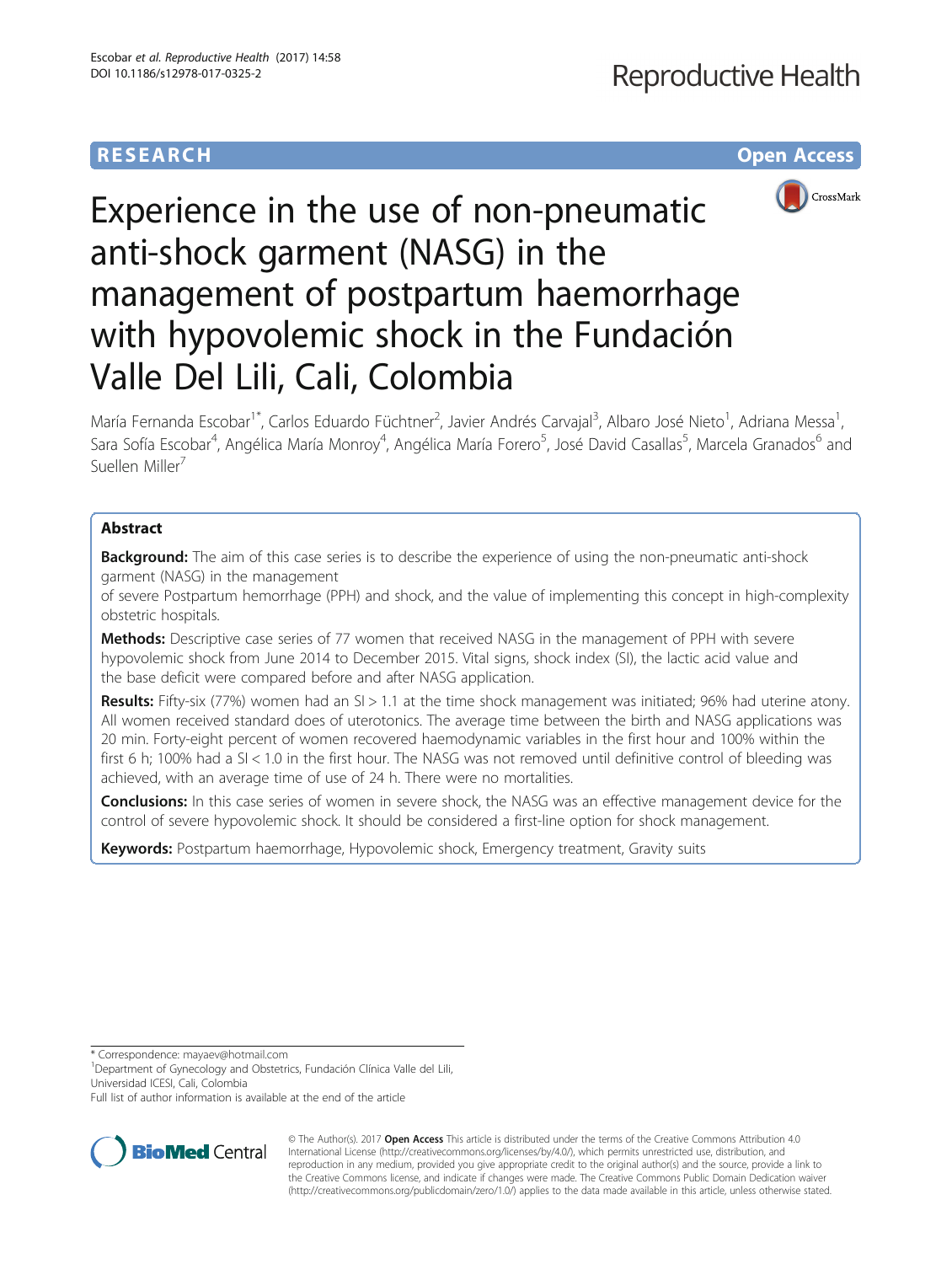Fondo: El propósito de esta serie de casos es describir la experiencia de utilizar el traje antichoque no neumático (TANN) en el manejo de la hemorrágia postparto (HPP) y el choque severo, y el valor de implementar este concepto en hospitales obstétricos de alta complejidad.

Métodos: Series de casos descriptiva de 77 mujeres que requirieron TANN en el manejo de HPP con choque hipovolémico severo desde junio del 2014 a diciembre del 2015. Se compararon los signos vitales, el índice de choque (IS), el valor de ácido láctico y el déficit de base antes y después de la colocación del TANN.

Resultados: Cincuenta y seis (77%) mujeres tuvieron un IS > 1,1 en el momento en que se inició el tratamiento del choque; 96% tenían atonía uterina. Todas las mujeres recibieron una dosis estándar de uterotónicos. El tiempo promedio entre el nacimiento y la colocación del TANN fue de 20 minutos. Cuarenta y ocho por ciento de las mujeres recuperaron las variables hemodinámicas en la primera hora y el 100% en las primeras 6 horas; 100% tenían un IS <1,0 en la primera hora. El TANN no se retiró hasta que se alcanzó el control definitivo de la hemorragia, con un tiempo promedio de uso de 24 horas. No hubo muertes.

Conclusiones: En esta serie de casos de mujeres en choque severo, el TANN fue un dispositivo de manejo efectivo para el control de choque hipovolémico grave. Debe considerarse una opción de primera línea para el manejo del choque.

Palabras clave: Hemorragia postparto, Choque hipovolémico, Tratamiento de emergencia, Trajes gravitatorios

## Plain English Summary

Postpartum hemorrhage (PPH) is the principal cause of maternal death and illness in Latin America. These women die as a result of heavy, uncontrolled bleeding. When excessive blood is lost, there is inadequate oxygen in the main organs; the brain, heart and lungs, and the woman goes into shock.

The non-pneumatic anti-shock garment (NASG) is a first line intervention for the management of women with severe PPH and hypovolemic shock. The NASG applies circumferential pressure to the lower part of the body, which increases the blood flow to the brain, heart and lungs. In this study we report on the experience of using the NASG in the management of PPH and the value of implementing the device in obstetric units where high risk patients are managed.

Seventy-seven patients with postpartum hemorrhage received the NASG. All women received standard doses of medications to contract the uterus. At 6 h all women had recovered their heart rate and blood pressure. Bleeding was controlled with the NASG rapidly, and 24 h later it was removed.

In conclusion, the NASG is a viable management alternative in cases of PPH and shock, especially as it is very easy to use across the different levels of care, from lower level facilities up to the high-complexity level.

## Background

The 2015 inter-agency report on maternal mortality established a global maternal mortality ratio (MMR) of 216 per 100 thousand live births. Ninety-nine percent of maternal deaths were concentrated in developing countries and hemorrhage was the principal cause of maternal mortality and morbidity in Latin America [\[1](#page-6-0)–[4](#page-6-0)]. In 2015 in Colombia, where this study was conducted, the MMR was 52 per 100 thousand live births [\[5\]](#page-6-0), approximately 50% of deaths were due to hemorrhage; the majority of hemorrhage was due to postpartum hemorrhage (PPH) [\[6\]](#page-6-0).

Mortality due to PPH is directly related to the duration and the amount of bleeding [[7\]](#page-6-0). With a loss of blood volume of 40%, hypovolemic shock, multiple organ dysfunction and global hypoxia develop, with severe metabolic damage. Shock becomes irreversible when hypothermia, coagulopathy, and metabolic acidosis (triad of death) are present [[8\]](#page-6-0).

The non-pneumatic anti-shock garment (NASG) is a first-line intervention for the management and stabilization of women with PPH in hypovolemic shock. The suit applies between 20 and 40 mmHg of circumferential pressure to the lower part of the body, which increases the venous flow and the cardiac output allowing a systematic distribution of flow to vital organs [\[9\]](#page-6-0). The direct compression of the descending aorta counteracts the bleeding from the uterine arteries and the vasculature of the mesenteric bed [[10](#page-6-0)].

Different comparative studies have shown a reduction of approximately 50% in maternal mortality due to PPH following the introduction of the NASG at the tertiary level [\[11](#page-6-0)–[15\]](#page-6-0). A systematic review of five of these studies  $(n = 2330)$  showed a significant reduction in mortality, loss of blood, and a more rapid recovery of shock index (SI) in women when NASG was used [\[16](#page-7-0)]. A randomized clinical trial assessing the rapid implementation of NASG demonstrated a statistically significant reduction in SI recovery. These results led to the introduction of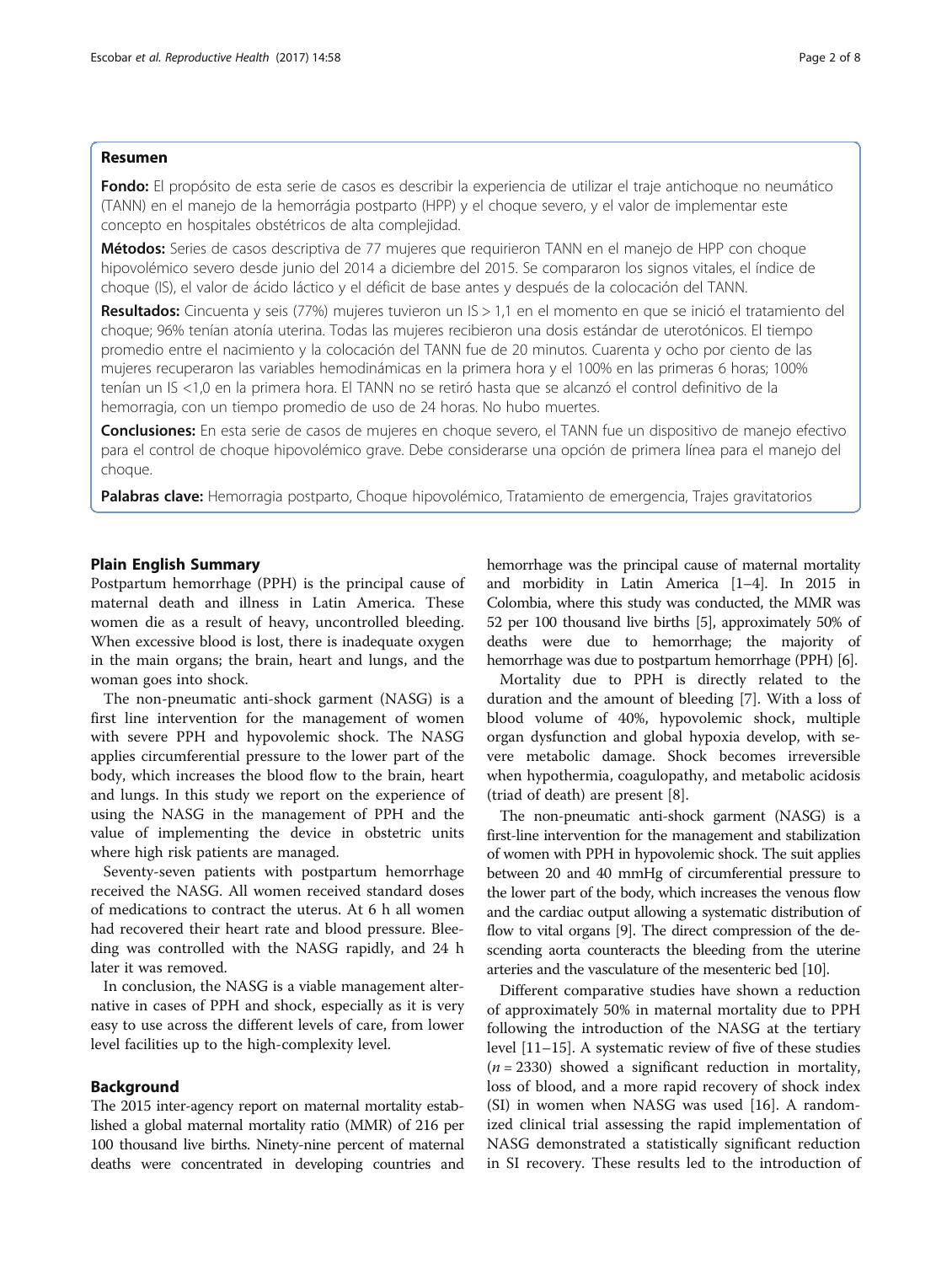the NASG in the World Health Organization's (WHO) 2012 management guide for the management of the PPH [[17](#page-7-0)] and its inclusion within the 2013 policies for health and education for medical personnel. The International Federation of Gynaecology and Obstetrics (FIGO) has recommended that NASGs be used for clinical stabilization and transport of all women with PPH from lower to higher levels of care [[18\]](#page-7-0).

The Fundación Valle del Lili (FVL) is a private nonprofit medical centre with emphasis on the maternity care of women with complications in the High Complexity Unit (UACO), which corresponds to an obstetric critical care unit. The objective of this article is to report the outcomes obtained after the introduction of the NASG in the management of women with massive PPH, hypovolemic shock, and hypoperfusion in UACO.

## Methods

This case series was conducted between June 2014 and December 2015, in the UACO. The primary data sources were the clinical records in the patient's file. Data were collected using a tool specifically designed to collect the variables of interest. Demographic variables were collected, as were variables related to the hemorrhage etiology, management, and outcomes for the patient cohort.

We developed the research protocol according to requirements of the Clinical Investigations Centre at the FVL. The Institutional Ethics Committee at FVL approved the protocol. All women and their families were informed of the need to use NASG, and were also informed regarding the technical, health, and safety aspects of the device.

The case series included all the pregnant women who presented with PPH (loss of more than 500 or 1000 milliliters (mL) after vaginal delivery or Caesarean section, respectively), with hemodynamic instability (hypovolemic shock), and clinical indicators confirming hypoperfusion. We used the NASG to control bleeding in conjunction with the institutional clinical protocol for the management of PPH. The diagnosis of hypovolemic shock was classified using Baskett's criteria [\[19](#page-7-0)].

In all women, Shock Index (SI), the ratio between the heart rate and the systolic blood pressure, was measured at the time of diagnosis. SI has been studied in the obstetric population as a valuable marker of hemodynamic instability in cases of massive PPH, and has been found to be directly related to the probability of massive transfusion and the development of coagulopathy [[20, 21\]](#page-7-0).

The variables hypoperfusion, lactic acid and base deficit (mmol/L) were measured at the time of diagnosis of PPH and at 24 h after diagnosis [[22\]](#page-7-0). The institutional clinical protocols in the intensive care, high complexity units of the FVL requires measurement of the Acute Physiology and Chronic Health Evaluation II (APACHE II)

score for all women in order to evaluate and classify the acuity of their critical state. In this series, the score was established for all women in the first 24 h after the haemorrhage. Recovery from hypovolemic shock and hypoperfusion is assumed in women with an SI of  $\leq 1$ , with lactic  $acid < 2$  mmol/L and/or a base deficit  $< -6$  mmol/L. We excluded women who were admitted to the institution with an NASG from other institutions, with haemodynamic alterations due to another condition, with haemorrhage prior to delivery due to an obstetric aetiology, and those with previously documented coagulation disorders.

The standard medical protocol for PPH treatment included uterotonic medications. The first choice was Oxytocin with doses from 80 to 160 mile-units (mU) per minute via drip with an infusion pump. Methylergometrine was the second-choice drug in doses of 0.2 milligrams (mg), intramuscularly, at the beginning of the treatment, followed by a second dose at 20 min and then every 4 h, up to a total of five doses (Methylergometrine was used only if the patient was not hypertensive and had no contraindications for its usage). The third choice was Misoprostol with a dose of 800 micrograms (mcg) sublingually, or intra-rectally, where sub-lingual delivery was not possible.

The data analysis was carried out using STATA®. The quantitave comparison between status at time of NASG application and recovery was performed using nonparametric methods (median and quartiles) and the categorical variables were analyzed using a distribution of frequencies. The APACHE II was divided into two levels, taking into account the median of the distribution.

## Results

A cohort of 77 women was identified, with postpartum hemorrhage and hypovolemic shock, hypoperfusion, all of whom received the NASG. This cohort corresponded to 33.9% of the total of pregnant women with PPH who were treated at the UACO during the study period. The workload of the High Complexity Obstetric Care unit for 2015 was 2104 deliveries. The main characteristics of the women are described in Table [1](#page-3-0).

The main diagnosis at admission was severe preeclampsia (32%), followed by premature rupture of membranes (5%). The perinatal outcome was live birth in 88% of cases, with a median birth weight of 3137 g IQR (2555–3560 g). There were six cases (7%) with multiple pregnancies and nine stillbirths (three cases with early-onset severe preeclampsia, two cases with placental abruptio and 4 without indeterminate etiology). The principal hemorrhage aetiology was uterine atony (96%), 15% had retained placental tissue, and 5% had Placenta Previa. Six percent of women experienced a grade III vaginal tear at the time of delivery.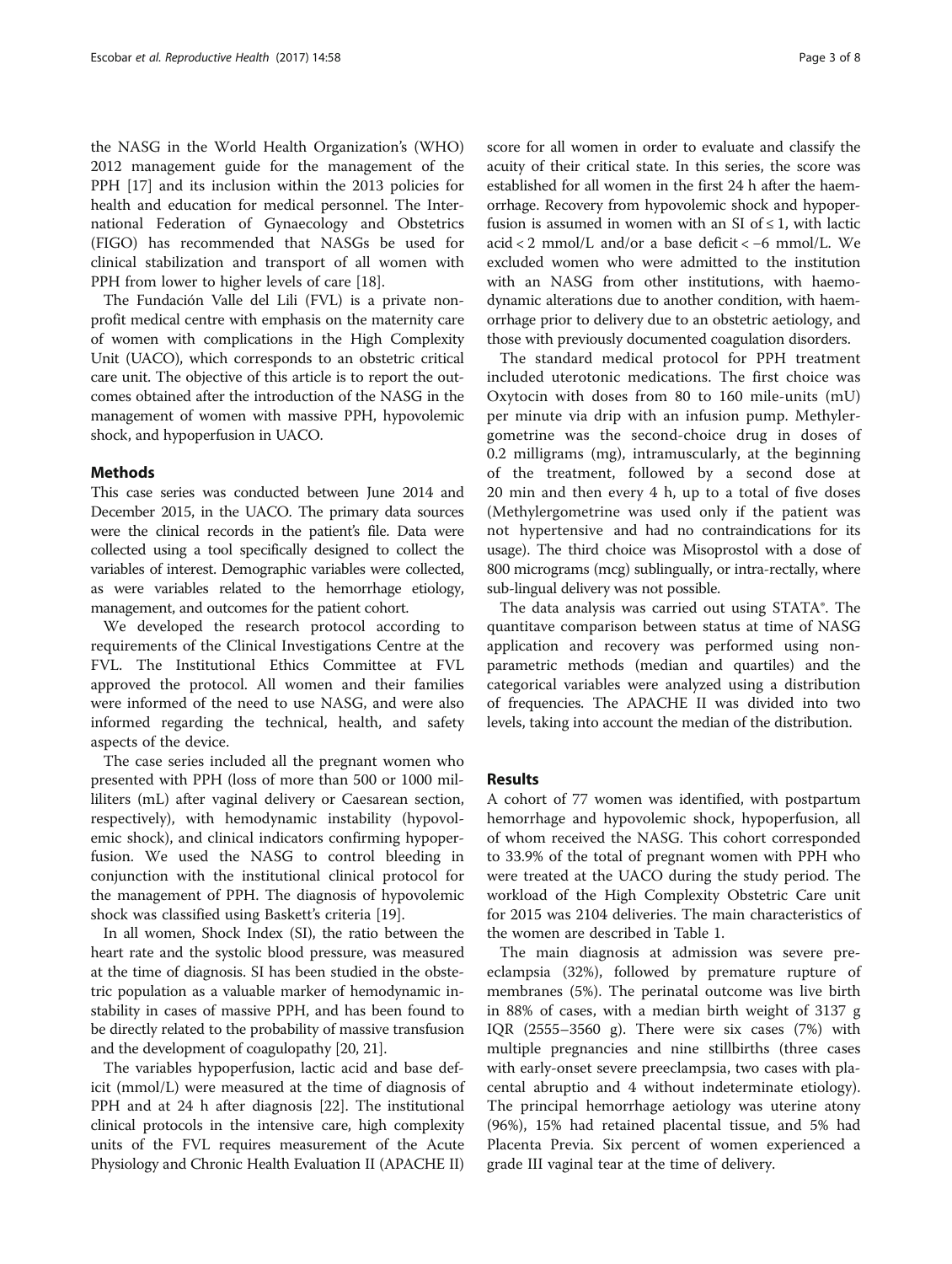## <span id="page-3-0"></span>Table 1 Patient characteristics

| Characteristics                                                                           | Total number of women: 77                                         |
|-------------------------------------------------------------------------------------------|-------------------------------------------------------------------|
| Age <sup>a</sup>                                                                          | $25 \pm 6$<br>Minimum and maximun<br>$(14 - 43)$                  |
| Gestational stage at admission <sup>b</sup>                                               | 38 (34-39)<br>Gestational stage<br>minimum-maximum<br>$(20 - 41)$ |
| Antenatal care visits                                                                     | 70 (90%)                                                          |
|                                                                                           | Number of patients                                                |
| $\bullet$ 1-2 visits<br>$\bullet$ 3-5 visits<br>$\bullet$ >5 visits                       | 10 (14%)<br>29 (42%)<br>31 (44%)                                  |
| Level of education                                                                        |                                                                   |
| $\bullet$ None<br>$\bullet$ Primary<br>• Secondary<br>• University                        | 6(8%)<br>7 (9%)<br>36 (47%)<br>28 (36%)                           |
| Parity at time of admission                                                               |                                                                   |
| • Primiparous<br>• Second pregnancy<br>• Third pregnancy<br>$\bullet$ > Three pregnancies | 40 (52%)<br>27 (35%)<br>6(8%)<br>4 (5%)                           |
| With no previous complications                                                            | 58 (75%)                                                          |
| Vaginal delivery                                                                          | 53 (69%)                                                          |
| Induced delivery                                                                          | 10 (13%)                                                          |
| Days hospitalized <sup>b</sup>                                                            | $4(3-7)$                                                          |
| Days hospitalized in the ICU <sup>b</sup>                                                 | $3(2-3)$                                                          |
| alloan (CD: Ctandard Doviation)                                                           |                                                                   |

Mean (SD: Standard Deviation)

<sup>b</sup>Median (IQR: Interquartile Range)

Seven (9%) patients with PPH were transferred from other hospitals. Among the women who started hemorrhage in our setting, the median time between the birth and NASG placement (placed at the time of recognition of hypovolemic shock) was 20 min IQR (10–42 min). Fifty-four women (70%) received an intrauterine

tamponade with a Bakri balloon for 24 h, and eight (10%) were taken for B-lynch surgery. The NASG remained on these women. Two women with severe preeclampsia presented exsanguinating haemorrhage, which required a total abdominal hysterectomy (TAH) and damage control surgery. The NASG was not removed until definitive control of bleeding and hemodynamic stabilited was achieved. The majority of women had the NASGs removed by 24 h. Once removed, there was no need to reuse it in any patient.

Visual bleeding was estimated to be greater than 1000 mL in all women at the time the NASG was placed. The summary of the measurement of hypoperfusion and shock variables is shown in Table 2. Fifty-six women (73%) presented with a shock index  $\geq 1.1$  at the initiation of NASG.

Plotting individual lactate paired values before and after NASG placement with interval time of 24 h is showed in Fig. [1](#page-4-0)

100% of the women recovered normal heart rate and systolic blood pressure in the first 6 h of NASG use, 48% in the first hour, 100% of women presented an  $SI < 1$  after the first hour of usage, shown in Fig. [1.](#page-4-0)

40.8% of the women received a transfusion of blood products. The administrations of blood products and intravenous fluids during the 24 h of NASG usage are described in Figs. [2](#page-4-0) and [3](#page-5-0).

Two women who received haemostatic surgery showed a level of lactic acid of 12 mmol/L, a base deficit of −22 mmol/L and an APACHE II score of 15. These two women recovered their vital signs following 24 h of management (0.8 mmol/L and −6.4 mmol/L, lactic acid and the base deficit values, respectively). No patient presented any infectious complications and no maternal deaths occurred in this cohort.

## **Discussion**

In this cohort of 77 women with hypovolemic shock and hypoperfusion secondary to PPH; 100% had an SI > 1.1 at

Table 2 Comparison of Diagnostic variables for shock and hypoperfusion in women with PPH at time of NASG placement and removal

| Shock variable                                          | Number of Women: 77                                                   |                                                                          |  |
|---------------------------------------------------------|-----------------------------------------------------------------------|--------------------------------------------------------------------------|--|
|                                                         | When NASG applied                                                     | When NASG removed                                                        |  |
| Shock index (%)                                         |                                                                       |                                                                          |  |
| $\bullet$ 0.5-0.9<br>$\bullet$ 1-1.5<br>$\bullet > 1.5$ | $\Omega$<br>62 (81%)<br>15 (19%)                                      | 75 (97%)<br>2(3%)<br>0                                                   |  |
| Lactic acid value <sup>b</sup>                          | $3.1 + 1.8$ mmol/l<br>Minimum and maximum values (0.9-12) mmol/       | $1.3 + 0.6$ mmol/L Minimum and maximum<br>values (0,7-4.1) mmol/L        |  |
| Mean difference in lactic acid                          | $1.8$ ( $\pm 1.8$ ) mmol/L                                            |                                                                          |  |
| Base deficit <sup>a</sup>                               | $-7.4 \pm 3.6$ mmol/L Minimum and maximum values ( $-1.7-22$ ) mmol/L | $-4.2 \pm 1.9$ mmol/L Minimum and maximum<br>values $(-0.5/-8.5)$ mmol/L |  |
| Haemoglobin 24 h after PPH <sup>b</sup>                 | $9.5 \pm 1.8$ g/dL Minimum and maximum values (5.2-14.1) g/dL         |                                                                          |  |
| APACHE (1st hour) <sup>b</sup>                          | 8 (6-11) Minimum and maximum values (2-21)                            |                                                                          |  |

<sup>a</sup>Mean (SD: Standard Deviation)

<sup>b</sup>Median (IQR: Interquartile Range)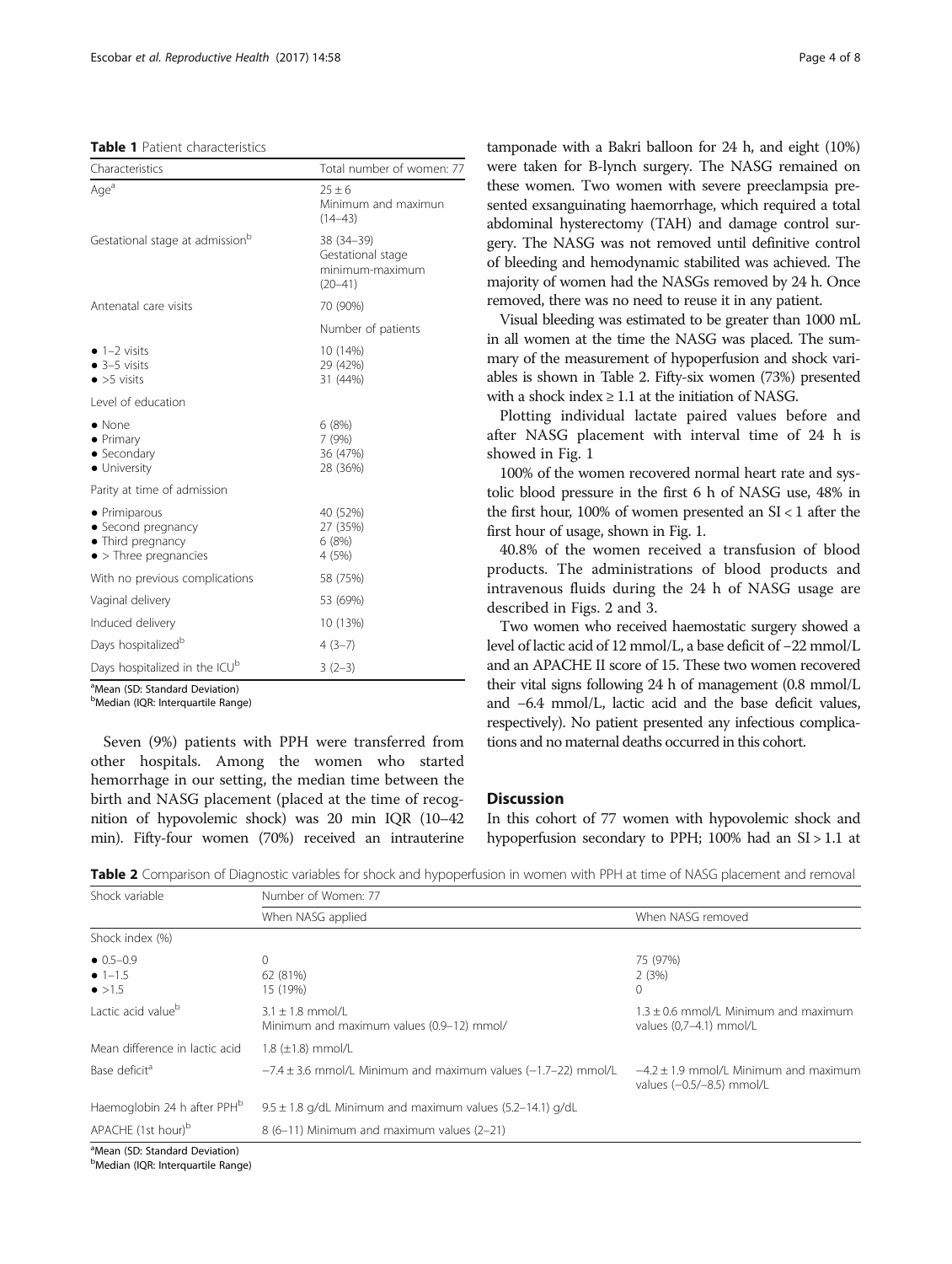<span id="page-4-0"></span>

the time NASG application and 100% had SI of < 1.0 in the first hour after placement of the NASG, with no mortality.

The NASG device was introduced to the UACO in July 2014 with full approval by the medical staff, after a comprehensive review of the available evidence [[8](#page-6-0)–[18](#page-7-0)]. Despite a gradual increase in the number of women

presenting with PPH since the introduction of the NASG, there has been a progressive decrease in the percentage of women with TAH and damage control surgery, which may be associated with an improvement in the management strategies that included the use of NASG.

This case series of the NASG as part of the management of women with hypovolemic shock due to PPH, is among the first in which the magnitude of haemodynamic impairment was objectively corroborated with SI, lactic acid concentrations and the base deficit measurement at the time of the placement of the NASG and at 24 h after placement. The SI is reportedly the most accurate clinical parameter to determine blood loss by PPH. When the value is  $\geq 1.0$ , it is directly related with haemodynamic instability in massive PPH; if it is > 1.1, it will (in 89% of all cases) require massive transfusion [\[19](#page-7-0)–[21](#page-7-0)].

The effect of the swift application of NASG on the resuscitation of women with PPH has been previously reported, showing that when this process occurs in the first 2 h after the haemorrhagic event, the risk of death is reduced by 57% [[23\]](#page-7-0). The average time for NASG implementation in this cohort was 20 min and, in all cases, it was applied in less than 1 h. This may be

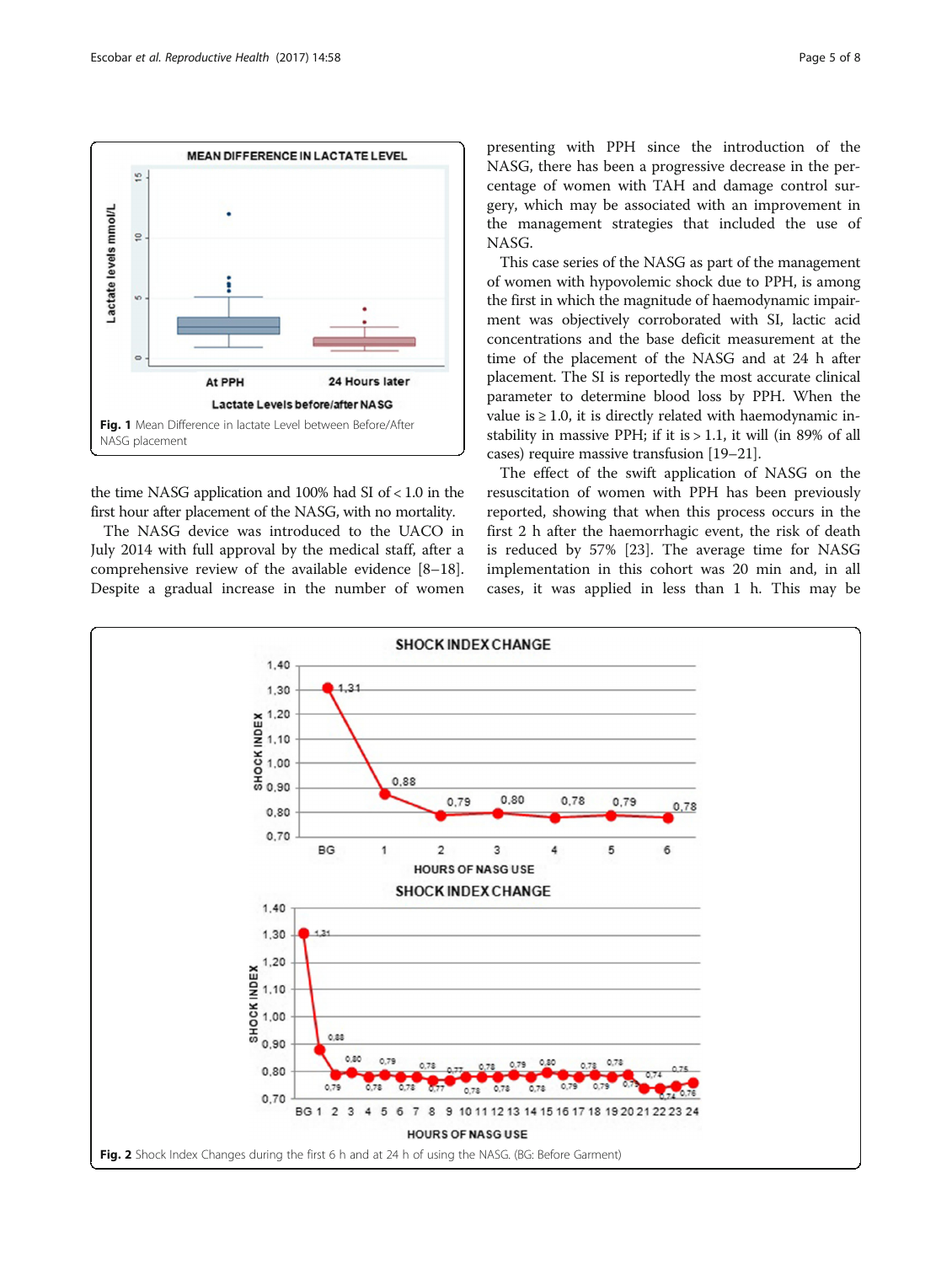<span id="page-5-0"></span>

associated with the rapid clinical recovery in SI, where 100% of the women presented an SI of < 1.0 after the first hour of NASG use.

The successful NASG use in conjunction with Bakri balloons in a severely ill patient with PPH has been described on only one occasion [\[24](#page-7-0)]. In our cohort, 54 women (70% of the total), received a Bakri balloon and an NASG as a "sandwich" approach; all women had a rapid recovery. These outcomes may be secondary to the combination of the effects of the NASG restoring the circulatory volume while decreasing blood flow through the external compression of blood vessels and to the internal pressure of the Bakri ballon against the inside of the uterus (Bakri balloon). This combination is a relatively low-cost, nonsurgical, intervention that allows a very close monitoring of uterine bleeding with good effectiveness [[25](#page-7-0)]. There was no evidence of any differences in the recovery time, or of the decrease in SI, in the women who received both therapies (NASG or NASG + Bakri Balloon).

Our findings were similar to other studies that reported the successful use of NASG in women who also received B-lynch surgery, hysterectomy or damage control surgery [[12](#page-6-0)]. In our cohort, eight women received hemostatic surgery and two women received a hysterectomy and damage control surgery. In no case was the NASG removed during surgery. The timing of removal of the NASG was based on the traditional indications and traditional perfusion variables indicating hemodynamic

stability; no replacement was necessary after removal in any case.

Based on the literature [\[26](#page-7-0)], there was a 90% probability of the need for massive transfusion for the women in this series who had an SI ≥ 1.1 (72% ( $n = 54$ ) of the total sample). Despite the magnitude of the bleeding, only 40% of the women required a transfusion of blood products and these were administered in the majority of cases in the first hour of management;  $37\%$  ( $n = 29$ ) women received a transfusion of red blood cells, of whom 33%  $(n = 25)$  received two units. Only three women (3.8%) received a massive transfusion with red blood cells, platelets, plasma and cryoprecipitate. This result has important implications for low-resourced settings where blood availability is low.

The use of NASG in severely compromised women, alongside the management protocol described by the UACO, led to recovery from hypoperfusion and achieved the resuscitation goals in all women in the first 24 h; the majority of women recovered in the first hour after NASG application. Although this series is not intended to demonstrate the unique effect of NASG in these results, its incorporation in the management of these severely ill women enabled the control of bleeding and the swift recovery of cellular oxygenation, thus avoiding organ dysfunction and death.

In the present cohort, no adverse events or major complications were found. The median value for the APACHE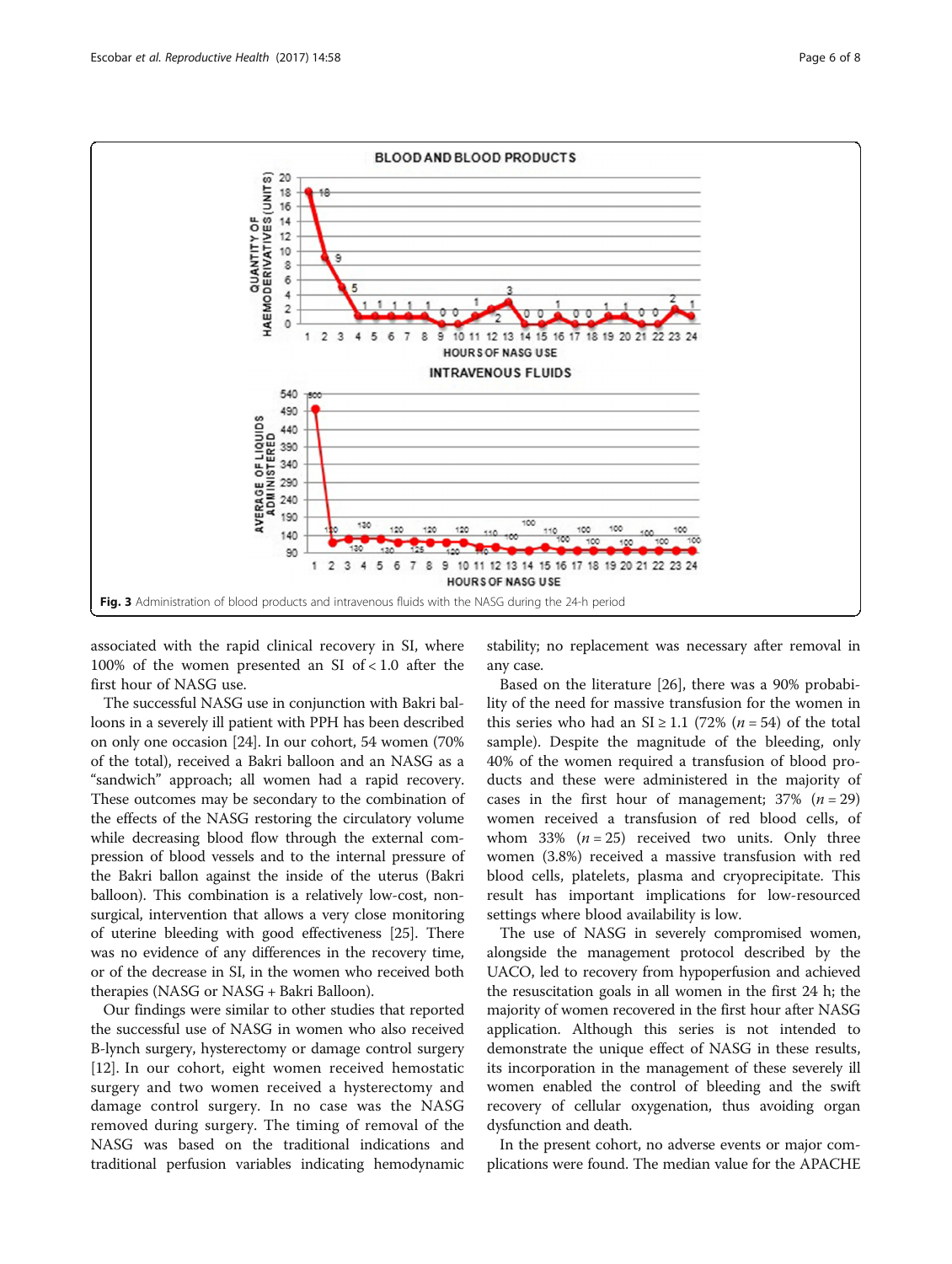<span id="page-6-0"></span>II score in this cohort was 8, with an attributable expected mortality of 10% in these women; as has been seen, there was no case of maternal mortality. Future research should compare baseline or pre-intervention outcomes of the same variables with NASG implementation.

## Conclusions

The success of the NASG, in conjunction with medical and surgical strategies for the management of women with PPH and hypoperfusion, suggests that this device should become part of the protocol for handling hypovolemic shock secondary to severe hemorrhage in the labour units of high-complexity hospitals. Its use may decrease the probability of more invasive treatments, higher rates and volumes of blood transfusions, and costs. Even in women who required rescue strategies to control bleeding, the concomitant use of the NASG was not associated with any major complications, and could be associated with better outcomes in women with an 80%, or higher, likelihood of dying at the time of the placement of the NASG.

In this study the NASG was an aid to rapid restoration of circulatory normality, and helped avoid metabolic derangement and service burdens, such as need for massive transfusion or surgery. The variety of clinical experiences reported with the use of NASG suggests its effectiveness accross a wide range of settings and resources. Based on the present report, we believe that the NASG is a viable tool for managing women with hypovolemic shock secondary to severe PPH at the highest referral level. It is easy to learn how to apply, there are no safety issues, and it can be used across different levels of care, from the smallest primary health care unit up to the high-complexity level.

#### Acknowledgements

Clinical Investigation Centre, Fundación Clínica Valle del Lili, Cali, Colombia.

#### Funding

The building and writing of this article has not funding sources.

#### Authors' contributions

MFE: design, planning, data analysis and manuscript writing. CEF: data analysis and manuscript writing. JAC: design and planning of study. AJN: design and planning of study. SSE: design, planning and conduct of study. AMM: design, planning and conduct of study. JDC: conduct and data analysis. SM: data analysis and manuscript writing. All authors read and approved the final manuscript.

#### Competing interests

All authors of this article have not competing interests to declare. Professor Suellen Miller provides technical consultation to manufacturers of NASGs located in India and Hong Kong.

#### Ethics approval and consent to participate

The Institutional Ethics Committee approved the research protocol. Fundación Clínica Valle del Lili Protocol number: 921 Approbation number: 520–2015 Act number: 24 from November 30/2015.

## Publisher's Note

Springer Nature remains neutral with regard to jurisdictional claims in published maps and institutional affiliations.

#### Author details

<sup>1</sup>Department of Gynecology and Obstetrics, Fundación Clínica Valle del Lili Universidad ICESI, Cali, Colombia. <sup>2</sup>Department of Infertility, Reproductive Health Center, Universidad ICESI, Cali, Colombia. <sup>3</sup>Department of Gynecology and Obstetrics, Fellow of Intensive Care Unit, Fundación Clínica Valle del Lili, Cali, Colombia. <sup>4</sup>Department of Health Sciences, Medicine School, Universidad ICESI, Fundación Clínica Valle del Lili, Cali, Colombia. <sup>5</sup>Clinical Investigation Centre, Department of Gynecology and Obstetrics, Fundación Clínica Valle del Lili, Cali, Colombia. <sup>6</sup>Internal Medicine, Intensive Care Unit, Fundación Clínica Valle del Lili, Cali, Colombia. <sup>7</sup>Safe Motherhood Programs, Department of Obstetrics, Gynecology & reproductive Sciences, Bixby Center for Global Reproductive Health and Policy School of Medicine, University of California, San Francisco (UCSF), San Francisco, USA.

#### Received: 26 September 2016 Accepted: 3 May 2017 Published online: 12 May 2017

#### References

- 1. Alkema L, Chou D, Hogan D, Zhang S, Moller A, Allison G, Ma Fat D, Boerma T, Temmerman M, Mathers C, Say L. Global, regional, and national levels and trends in maternal mortality between 1990 and 2015, with scenario-based projections to 2030: a systematic analysis by the UN Maternal Mortality Estimation Inter-Agency Group. Lancet. 2015;387(10017):462–74.
- 2. Saad A, Constantine M. Obstetric hemorrhage: recent advances. Clin Obstet Gynecol. 2014;57(4):791–6.
- 3. Rocha F, Costa ML, Cecatti JG, Parpinelli MA, Haddad SM, Pacaqnella RC, Sousa MH, Melo EF, Surita FG, Souza JP, et al. Severe maternal morbidity and near miss due to postpartum hemorrhage in a national multicenter surveillance study. Int J Gynaecol Obstet. 2014;128(2):131–6.
- 4. Departamento Nacional de Planeación, Gobierno Colombiano, Informe de Seguimiento de los Objetivos de Desarrollo del Milenio, First Edition, published 2014.
- 5. Dirección de vigilancia y análisis del riesgo en salud pública. Boletín epidemiológico semanal. Instituto nacional de salud de Colombia. 2015; (1): 1–72.
- 6. Resultados de la implementación del sistema de vigilancia de la mortalidad materna basada en la Web, Colombia, 2015. Bogotá: OPS.2016.
- 7. Homer C, Clements V, McDonnell N, Peek M, Sullivan E. Maternal mortality: what can we learn from stories of postpartum haemorrhage? Women Birth. 2009;22(3):97–104.
- 8. Carroli G, Cuesta C, Abalos E, Gulmezoglu AM. Epidemiology of postpartum haemorrhage: a systematic review. Best Pract Res Clin Obstet Gynaecol. 2008;22(6):999–1012.
- 9. Stenson AL, Miller S, Lester F. The mechanisms of action of the nonpneumatic anti-shock garment. Arulkumaran SS Karoshi M Keith LG Lalonde AB B-Lynch C Ed Compr Textb Postpartum Hemorrhage 2nd Ed USA Sapiens Publ. 2012;331–40.
- 10. Miller S, Hamza S, Bray E, Lester F, Nada K, Gibson R, et al. First aid for obstetric haemorrhage: the pilot study of the non-pneumatic anti-shock garment in Egypt. BJOG. 2006;113(4):424–9.
- 11. Miller S, Fathalla M, Youssif M, Turan J, Camlin C, Al-Hussaini TK, Butrick E, Meyer C. A comparative study of the non-pneumatic anti-shock garment for the treatment of obstetric hemor- rhage in Egypt. Int J Gynecol Obstet. 2010;109(1):20–4.
- 12. Miller S, Fathalla MM, Ojengbede OA, Camlin C, Mourad-Youssif M, Morhason-Bello IO, et al. Obstetric hemorrhage and shock management: using the low technology non-pneumatic anti-shock garment in Nigerian and Egyptian tertiary care facilities. BMC Pregnancy Childbirth. 2010;10:64.
- 13. Maknikar S, Nanda R, Miller S. NASG reduces mortality in Indian women with PPH. O429. Int J Gynecol Obstet. 2012;119 Suppl 3:S413.
- 14. Magwali TL, Butrick E, Mambo V, El Ayadi A, Lippman S, Bergel L, et al. Non-pneumatic anti-shock garment (NASG) for obstetric hemorrhage: Harare, Zimbabwe. O421. Int J Gynecol Obstet. 2012;119 Suppl 3:S410.
- 15. El Ayadi AM, Butrick E, Geissler J, Miller S. Combined analysis of the non-pneumatic anti-shock garment on mortality from hypovolemic shock secondary to obstetric hemorrhage. BMC Pregnancy Childbirth. 2013;13:208.